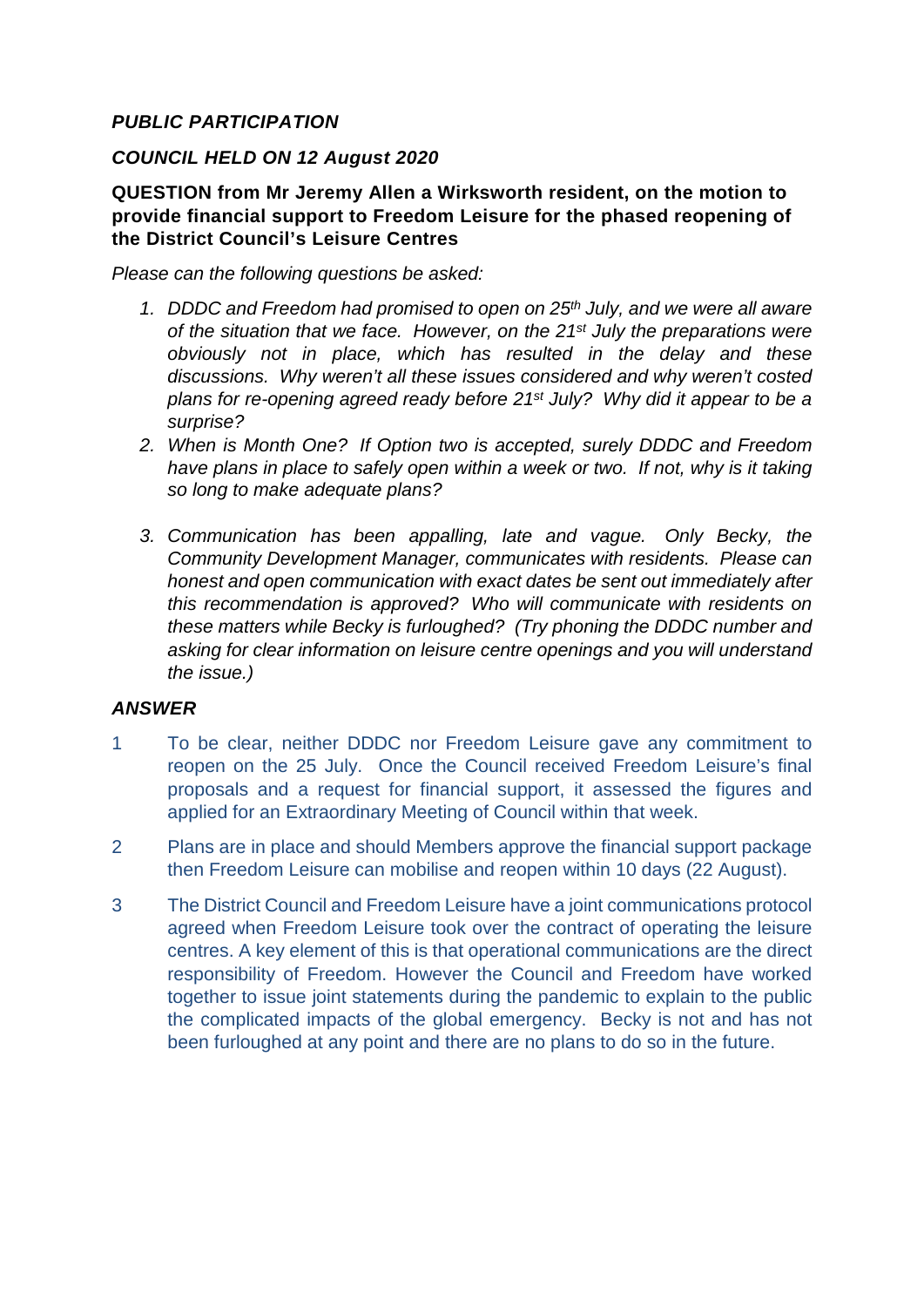#### *QUESTION from Ms Deboarh Winterburn on behalf of Matlock Baileans Hockey Club, on the motion to provide financial support to Freedom Leisure for the phased reopening of the District Council's Leisure Centres*

*The Astro Hockey Pitch at Anthony Gell School - Wirksworth Leisure Centre is the home ground for both Matlock Baileans Hockey Club and Derwent Mens Hockey club. Although Matlock Hockey club raised significant amount of money to fund the Astro Pitch - £5000, Freedom Leisure have the contract to run the facilities and will under COVID -19 regulation be responsible for the safe use of the facilities and adherence to COVID-19 guidance.. The clubs have over 200 active members ranging from 6yrs - 65 yrs of age. The club appreciates the request for additional financial support for Freedom Leisure to enable it to reopen its leisure facilities, at present the club does not have access to the Astro however access will be limited should the Leisure Centre open if the opening hours proposed in Option 2 are not extended as outlined below. Restricting access to the astro is likely to impact on the clubs membership, the participation in the sport locally for young people and have a detrimental impact on the fitness, health and wellbeing of everyone involved in the sport.* 

*The clubs train on the Astro 3 nights a week and play league matches all day on a Saturday from 9-5pm. The opening hours proposed in option 2 does not cover the opening hours required by the the club to train fully and to play mathes especially league match once England Hockey deem it is safe to do so. England Hockey have moved to Step 4 in the phased returne to play allowing for training of up to 30 players per session and for local friendly match play. Matlock Baileans Hockey club have met the required standards set out by the Government and England Hockey guidance and are ready to return to full training and local match play with immediate effect. Once England Hockey and the Government authorises the move to Step 5 - Full Competitive Match Play the club will be ready to move to this stage. Matlock Baileans Hockey Club has 5 teams that play weekly competitive hockey which includes a significant number of U18 players* 

*It is noted in the report that allowances have been made for other local clubs such as Matlock and District Swimming Club, the Polo Club and the Triathlon Club at Ashbourne with additional early and late opening of the facilities being provided. We would therefore welcome due considerations for the local Hockey Clubs to have full access to the necessary facilities to be able to train and play competitive matches.*

*The committee is asked to consider the following amendments to the opening hours for Wirksworth Leisure Centre which will allow full participation for all members to play hockey in line with England Hockey guidance*

*Tuesday: to remain open until 9pm*

*Thursday: to remain open until 9pm*

*Saturday: to allow access to the Astro and changing facilities from 9am - 6pm*

*It should be noted that Matlock Baileans Hockey club pay over £8000 for the hire of the Astro a season and appreciate that hire fees may need to increase slightly as a result of the pandemic*